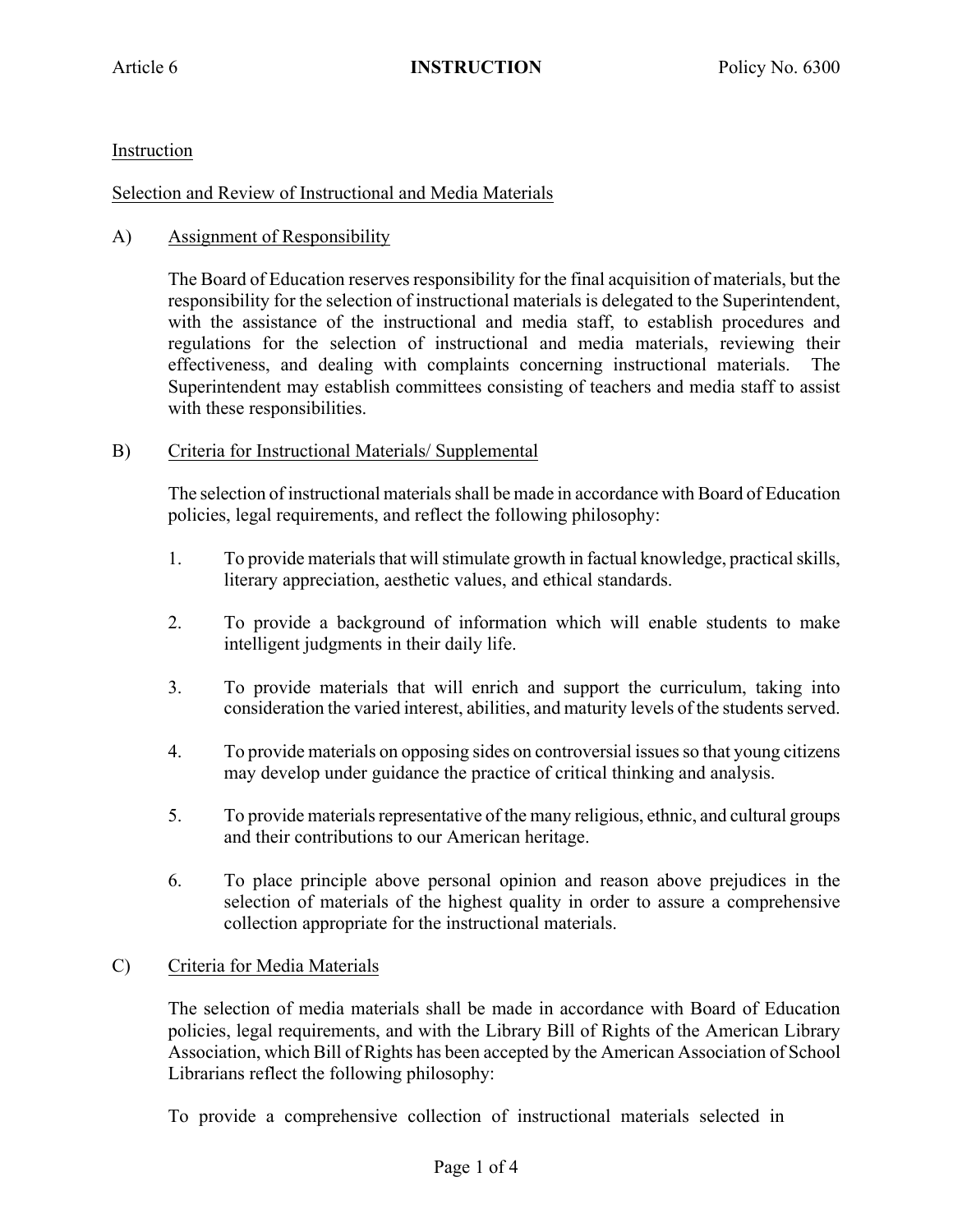compliance with basic, written selection principles, and to provide maximum accessibility to these materials.

To provide materials that will support the curriculum, taking into consideration the individual's needs, and the varied interest, ability, socio-economic backgrounds, and maturity/grade level appropriateness of the students served.

To provide materials for teachers and students that will encourage growth in knowledge, and that will develop literary, cultural and aesthetic appreciation, and ethical standards.

To provide materials which reflect the ideas and beliefs of religious, social, political, historical, and ethnic groups and their contribution to the American World Heritage and Culture, thereby enabling students to develop an intellectual integrity in forming judgments.

To provide a written statement, approved by the local Boards of Education, of the procedures for meeting the challenge of censorship of materials in school library media centers.

To provide qualified professional personnel to serve teachers and students.

D) Procedures for Reconsideration of Materials

Occasional objections to some materials may be voiced despite the care taken in selection and qualification of the personnel selecting materials. The following procedures apply equally to all complaints whether they be from students, parents, school personnel or district patrons.

- 1. Complaints should be presented to the Principal of the school where the material is used. In the event the person with the concern does not wish to make a formal complaint, the concern may be expressed to the Principal at the school at which the material was received. The Principal shall submit informal concerns to the Superintendent for the Superintendent's consideration.
- 2. Formal complaints about instructional materials must be presented in writing on a form approved by the board of education. In the absence of such a form, the complainant shall be required to submit a written complaint setting forth: complainant's identity, material challenged, detailed statement of reason(s) for challenging the material, action the complainant is requesting, and such other information as the Principal may reasonably request.
- 3. When a formal written complaint is completed and returned to the principal, the principal will discuss the issue and the procedures to be followed in resolving the issues with the person filing the complaint. The principal with whom the complaint was filed shall notify the other school administrators and also advise those faculty members who may use the instructional material, or the media staff in the case of media material, that a complaint has been filed. The school administrators shall decide whether to appoint a building-level review committee or a district-level review committee to study the complaint. The principals will convene building-level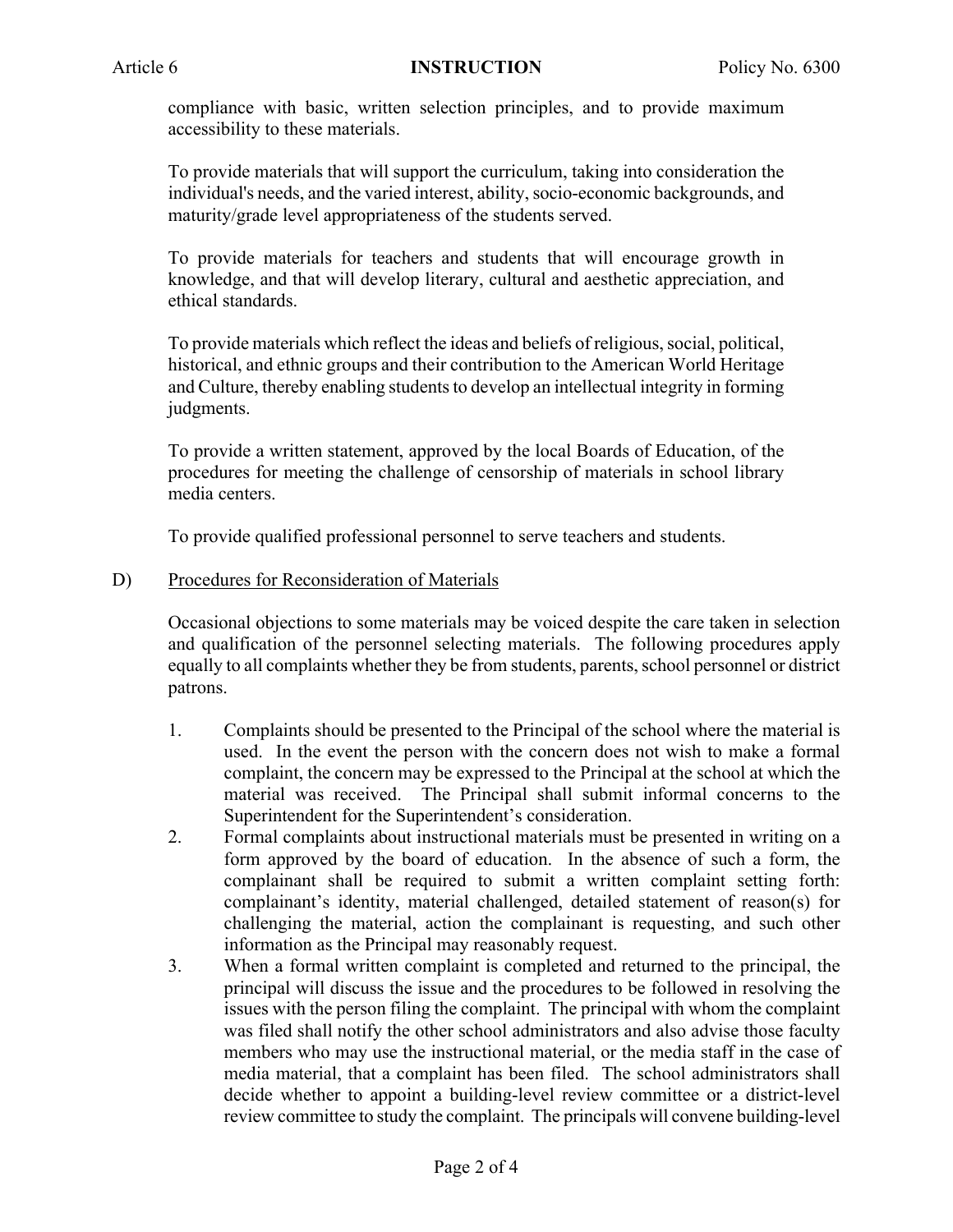#### Article 6 **INSTRUCTION** Policy No. 6300

review committees. These building-level committees shall consist of five or more committee members composed of staff and community patrons. The superintendent of schools or his designee will convene district-level review committees. These district-level committees shall consist of five or more members composed of staff and community patrons.

4. The review committees shall consider district philosophy, the professional judgment of teachers, reviews of the material by other competent authorities, compatibility with the school district's adopted curriculum, the teacher's stated goals, as well as the views of the complainant.

*a. If the complainant wishes to continue with the complaint, the principal will provide a "Request for Reconsideration of Educational Material" form. This form is to be returned to the principal.*

*b. The Director of Learning or assignee shall contact the complainant to review the form and see if the problem can be resolved. If the complaint is not resolved, the Director of Learning will determine the essence of the complaint and at what level of the school the complaint should be addressed – classroom, building, or district level. c. The Director of Learning shall appoint a review committee that will include the appropriate staff to address the issue (as appropriate for grade level of material). This may include the following:*

- *i. Teacher*
- *ii. Administrator*
- *iii. Two Parent(s)/guardian(s)*
- *iv. Media Specialist*
- *v. A leader shall be appointed, and the committee shall meet within 15 days of when the complaint is received.*

*d. The review committee's recommendation and all accompanying rationale shall be forwarded to the board of education for its review and final decision. The school board's decision may be to remove the material in question from district use, to modify the material for continued uses, or to reject the complaint and continue to use the material. (part of 4 but broken out)*

- **5. Any materials identified in a complaint may remain in use pending its review and its disposition by the board of education. Principals may, upon written request of parent(s), excuse students from using the material, or may direct teachers to use suitable substitutes, and in the case of challenged media material the Principal may place the material on a reserve shelf where it may be checked out by students only with written parent permission. However, the school shall reserve the right to require students to use material or to engage in activities which are a part of regular and/or required curricular activities.** *For additional information see Policy 6320.*
- 6. Where the same or essentially the same materials have been the subject of a challenge which has been decided by the board, and another complaint is made against the material by either the same or a different person, the complaint shall be considered by the Superintendent, who may deny the complaint without following the review procedure. In considering the complaint, the Superintendent shall consider whether the complaint raises any substantially different issue than that previously decided by the board.
- **7. A teacher who is in doubt concerning the discussion of certain materials shall confer with the building principal or designee as to its appropriateness.**